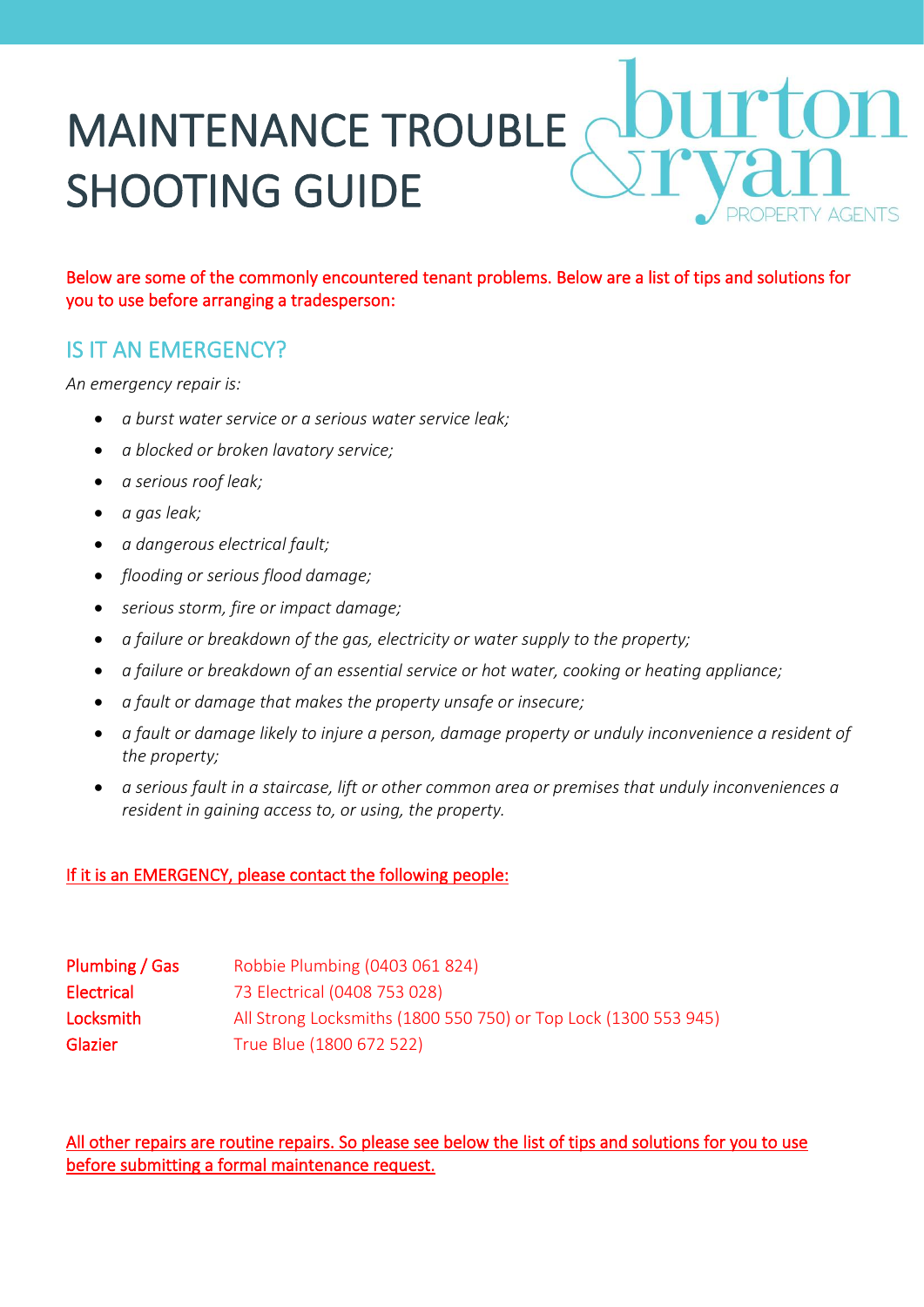# PROBLEM: NO POWER

#### CHECK

- Perhaps the safety switch has been activated, reset the safety switch in the fuse/meter box.
- Perhaps one of your appliances is faulty (for example, your fridge).
	- o *Note - if you call out an electrician and your appliance is at fault, you will be invoiced for the call-out*
- Turn off the power points and unplug all the appliances in the house.
- Reset the safety switch in the fuse/meter box.
- Plug in the fridge (or other appliance) and turn on the power point.
- If the safety switch clicks off again, you know the problem is the appliance, which needs repair.
- If not, test another appliance in the same manner.
- If not see below

Perhaps your street is suffering a temporary interruption or fault:

- Contact your electricity company.
- If you live in a townhouse or apartment, there may be an interruption or fault that affects the complex. Check with a neighbour to ascertain this. If the problem is complex-wide, contact the Body Corporate manager.

## PROBLEM: LIGHTS AND POWERPOINT NOT WORKING

#### CHECK

- Has the safety switch has been activated?
- Reset the safety switch in the fuse/meter box.
- You may have a blown light bulb.
- Replace the light bulb and try the light again.
- You may have a faulty appliance.
- Try plugging the appliance into a different power socket. If it still does not work, the appliance may be broken.

## PROBLEM: BLOCKED SINK AND SHOWER

#### CHECK

Report a major blockage to your property manager. However, if your sink or shower takes a long time to drain:

- Try using Draino or similar product to free the blockage.
- Clear hairs and old soap from the waste pipe and U bend by putting a bucket under the pipe, unscrewing it and removing the debris. Re-attach the pipe and pour boiling water down the drain.
- Remove old food from the kitchen outlet and pour boiling water down the drain.
- Never put fat and oil into a drain as these clog up the pipes.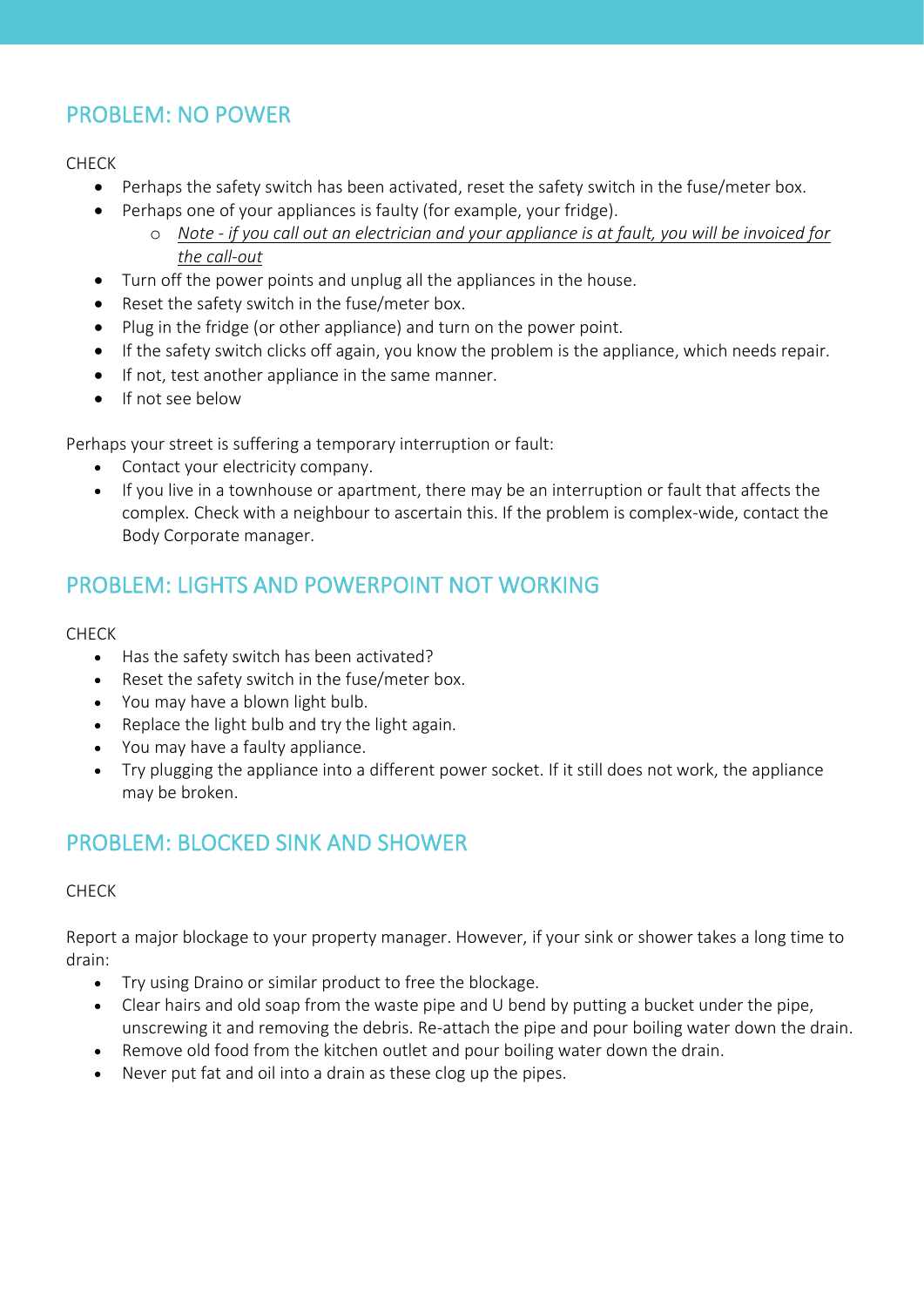# PROBLEM: NO HOT WATER

#### CHECK

- Did you remember to arrange your Gas/Electricity supply company when you moved?
- Perhaps the tap to fill the system has been turned off?
- Check to see if the hot water system is leaking.
- Ensure that the tap is turned on fully.

#### If you have an electric system:

- Ensure that the safety switch in the fuse/meter box is engaged.
- Does the hot water system need refilling or topping up?
	- o (Avoid this by checking the overflow pipe approximately every 6 months. Usually there is a copper valve on an electric hot water system and an overflow pipe. Pull up the lever until water begins to come out of the overflow pipe.)

#### If you have a gas system:

- Check the pilot light. If it has gone out, follow the user instructions to relight it.
	- o (Some systems may require a tradesperson to do this but, in most cases, self-lighting is easy if instructions are followed)
- Ensure that the valve on the gas meter has been turned on.

## PROBLEM: TAP WILL NOT TURN OFF

#### CHECK

If a tap won't turn off and water is gushing, go to the mains which is usually situated near the garden tap at the front of the house. Turn off the mains tap here and call the office or the urgent maintenance phone if outside business hours.

## PROBLEM: STOVE ELEMENT NOT WORKING

#### CHECK

#### ELECTRIC STOVE

- The connections may be loose or dirty.
- Pull out the elements, clean and replace them.
- The energy supply may not yet have been connected.
- Ensure electricity has been connected to the property.

#### GAS STOVE

- The gas igniter may be obstructed.
- Ensure the element is correctly positioned on the stove top.
- Ensure gas has been connected to the property.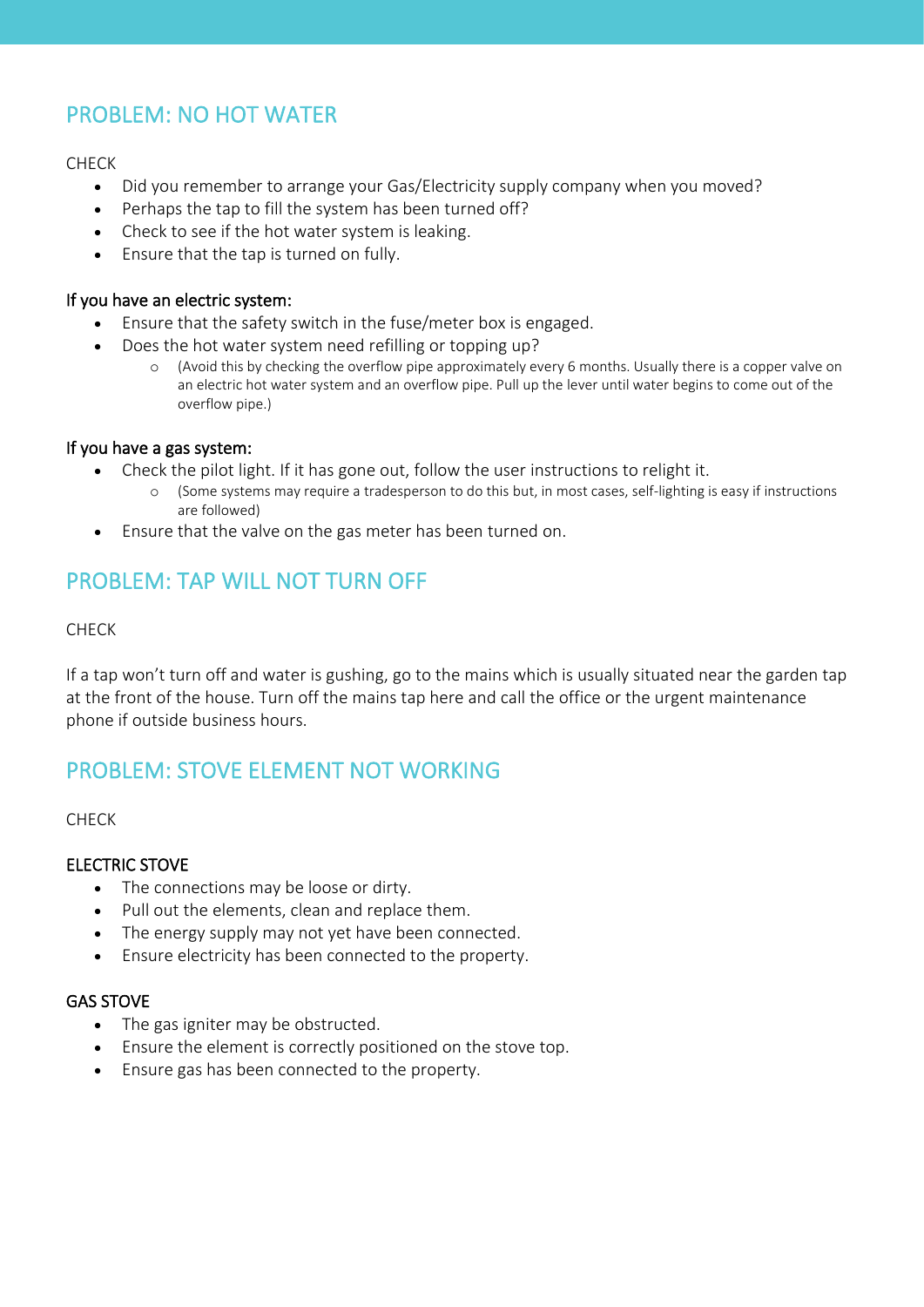# PROBLEM: WASHING MACHINE NOT WORKING

#### CHECK

- The machine may not be correctly connected to water and electricity.
- Ensure that the taps are turned on at the wall, that the appliance is plugged in and that the power point is switched on.
- The machine is overloaded or is out of balance.
- If the machine stops half way through a cycle, it may be overloaded. Rearrange the items evenly in the drum, and try it again.
- The machine's lid/door may not be shut fully or properly.

# PROBLEM: CLOTHES DRYER NOT WORKING

#### CHECK

- The machine may not be connected to the power.
- Ensure the machine is plugged in and that the power point is on.
- Ensure the dryer is not overloaded.
- Is air temperature hot when running?
- Tumble driers automatically shut down when the lint filter is overloaded.
- Clean the lint filter every time you use the drier.

# PROBLEM: GARAGE REMOTE NOT WORKING

#### CHECK

- The remote control batteries may be flat.
- Try a new set of batteries in the remote control.
- The control settings may be incorrect.
- Check the number code on the back of the remote control and ensure that they match those on the control box panel in the garage.
- Check that the lever (which is usually situated next to the control box) inside the garage is set to 'auto', as opposed to 'manual' (which allows you to open the door with a key or lift the door manually
- The doors will not close if anything is in the way.
- Check that nothing obstructs the doors.

# PROBLEM: AIR-CONDITIONING | HEATING/COOLING

#### CHECK

- May need to be re-set turn off at switch and unplug leave 5 mins plug back in should reset.
- Check batteries in remote. (in some cases, the remote may need replacing and the unit is not syncing with the remote correctly)